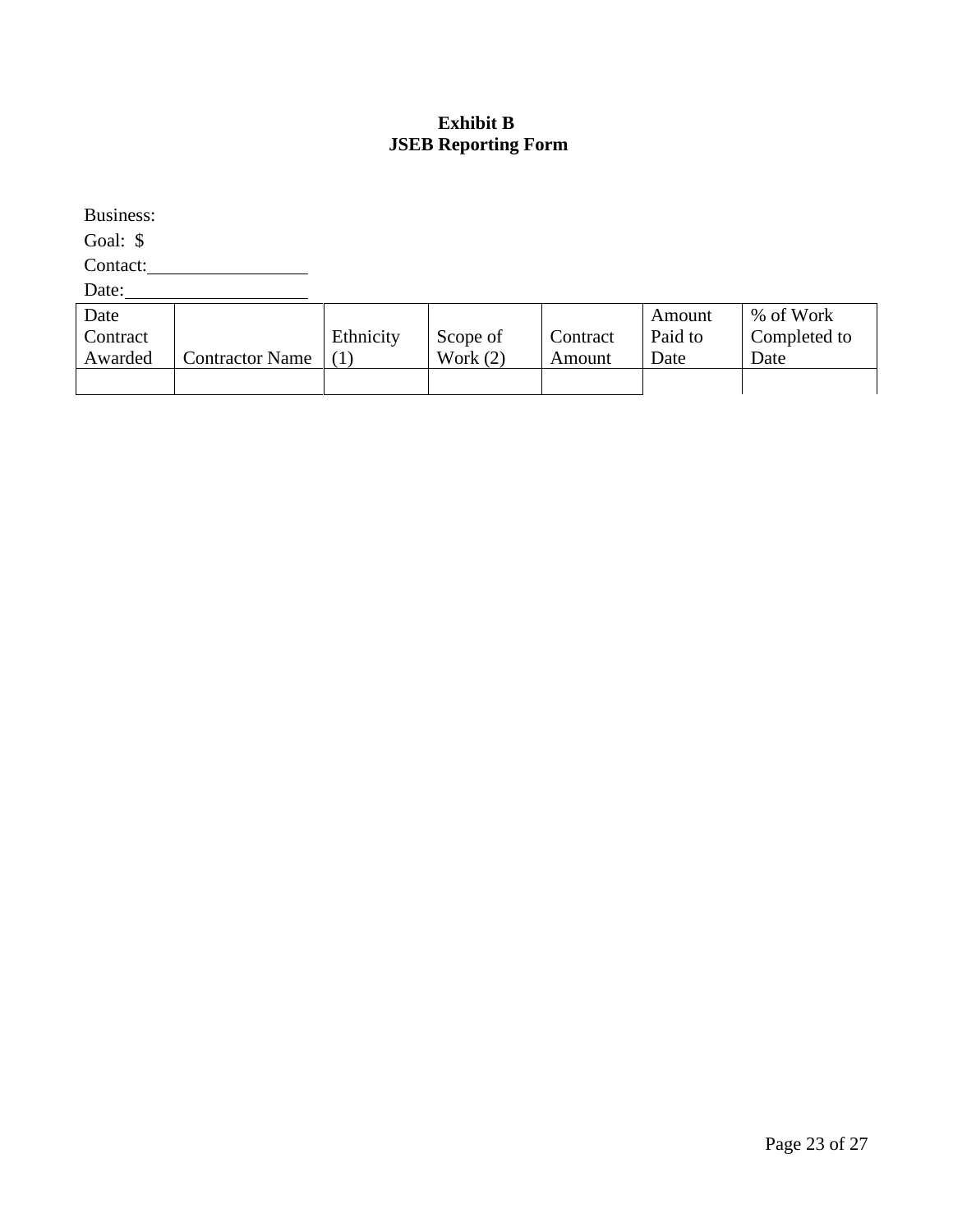# **Exhibit C**

# **Annual Survey 2021**

Please complete the form below as it relates to the project for which you received City or State assistance. Should you have any questions, please call (904) 255-5447 or email OEDFinance@coj.net. Send completed form to: City of Jacksonville, Office of Economic Development, Finance and Compliance, 117 West Duval Street, Suite 275, Jacksonville, FL 32202, Fax: (904) 630-1019, Email: OEDFinance@COJ.NET

### **As of 12/31/2021:**

#### **I. EMPLOYMENT INFORMATION**

| Number of Jobs at Project Site                             | $[1]$ |
|------------------------------------------------------------|-------|
| Number of Jobs at Project Site before Project              | $[2]$ |
| Net New Jobs (subtract line [2] from line [1]              |       |
| Average Wage of New Employees (excluding benefits)         |       |
| Estimated cost of benefits as a percentage of Average Wage | %     |

### **II. CAPITAL INVESTMENT INFORMATION**

| <b>Project Land Costs</b>                 | $[3]$ \$ |
|-------------------------------------------|----------|
| <b>Project Structure Costs</b>            | $[4]$ \$ |
| <b>Project Equipment Costs</b>            | $[5]$ \$ |
| <b>Other Costs</b>                        | $[6]$ \$ |
| Total Project Costs (sum [3] through [6]) |          |

#### **III. ASSESSED PROPERTY VALUE**

| Assessed Value of Property on 2021 |  |
|------------------------------------|--|
|                                    |  |

Page 24 of 27

**Revised On File Page 24 of 27**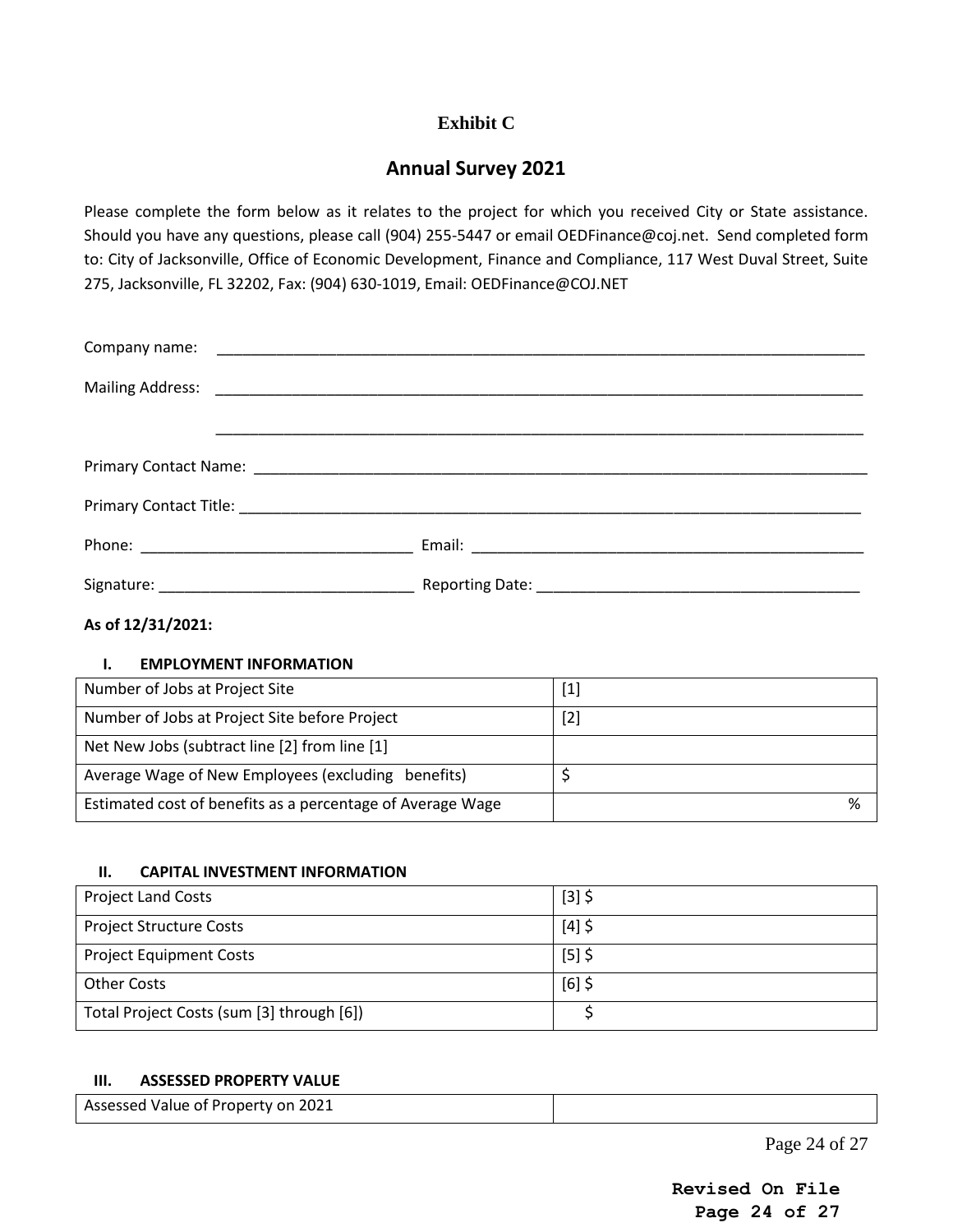| Duval County Property Tax Bill: |                  |
|---------------------------------|------------------|
| <b>Real Property</b>            | $[7]$ \$         |
| <b>Personal Property</b>        | $[8]$ \$         |
| Total of [7] & [8]              |                  |
| <b>Amount of Taxes Paid:</b>    | Date Taxes Paid: |

#### IV. PLEASE PROVIDE A BRIEF DESCRIPTION OF THE STATUS OF THE PROJECT INCLUDING, WHERE APPLICABLE, AN OVERVIEW OF THE TYPE OF JOBS CREATED.

V. PLEASE PROVIDE INFORMATION REGARDING AND COMMUNITY SERVICE ACTIVITIES IN WHICH YOU OR YOUR EMPLOYEES HAVE PARTICIPATED THIS PAST YEAR.

Page 25 of 27

Revised On File Page 25 of 27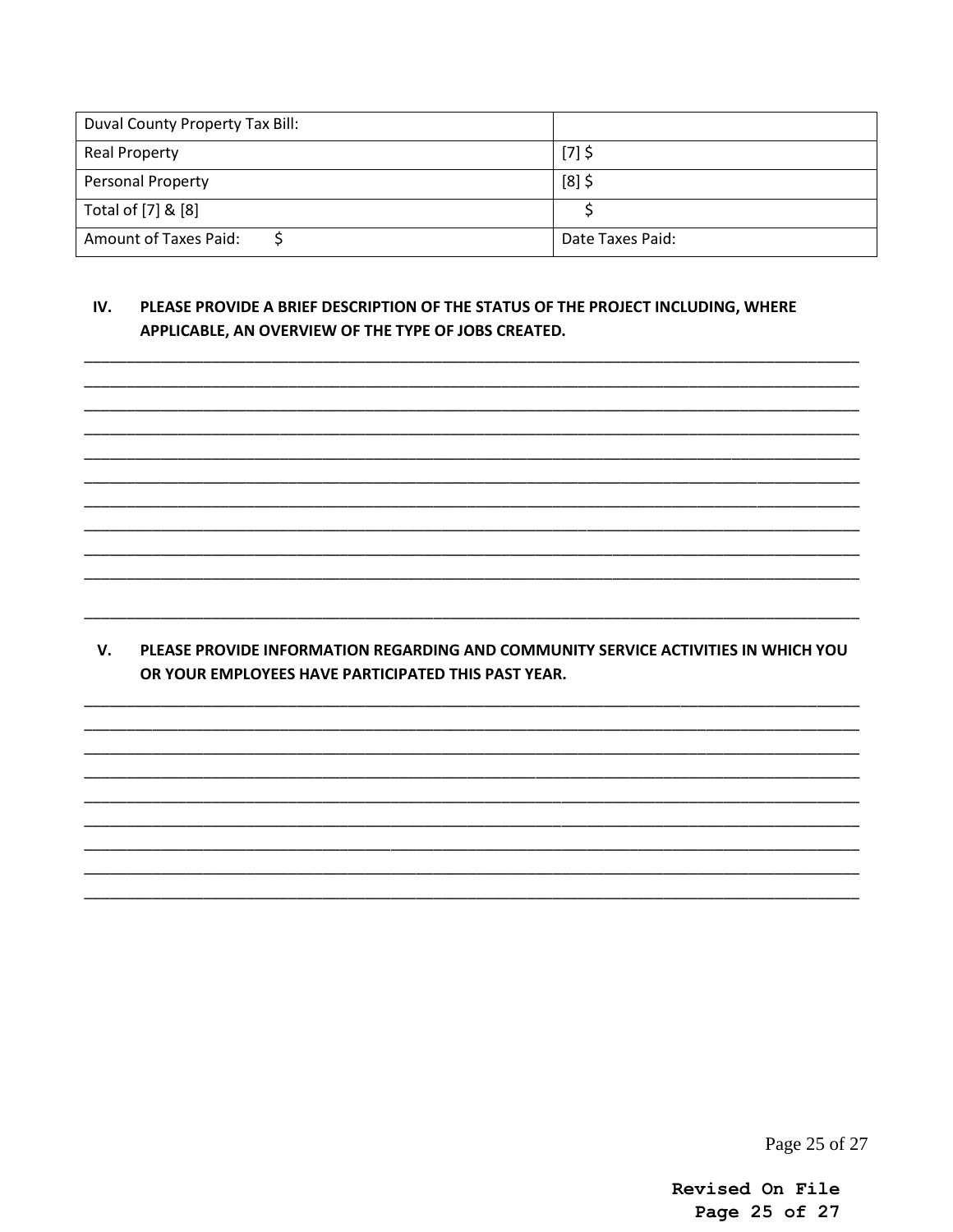## **Exhibit D**

# **Job Report 2021**

Please complete the form below as it relates to the project for which you received City or State assistance. Should you have any questions, please call (904) 255-5447 or email OEDFinance@coj.net. Send completed form to: City of Jacksonville, Office of Economic Development, Finance and Compliance, 117 West Duval Street, Suite 275, Jacksonville, FL 32202, Fax: (904) 630-1019, Email: [OEDFinance@COJ.NET.](mailto:OEDFinance@COJ.NET)

**This form should be completed to document all jobs located at the project location as required in the Agreement. The first page of this form must be completed. The second page can either be completed with all required information or a report can be run from the company's HR system. Employees listed on this form must be on the Company's payroll as of December 31, 2021. The OED reserves the right to audit the Company's records to verify the information included on this form.** 

**\*By signing this form, I hereby certify that the information in this Job Report and any accompanying documents is true and correct to the best of my knowledge, information and belief. (Please include a signature from a Vice President or higher ranking officer or in the case of an LLC, a manager or managing member.)**

Page 26 of 27

**Revised On File Page 26 of 27**